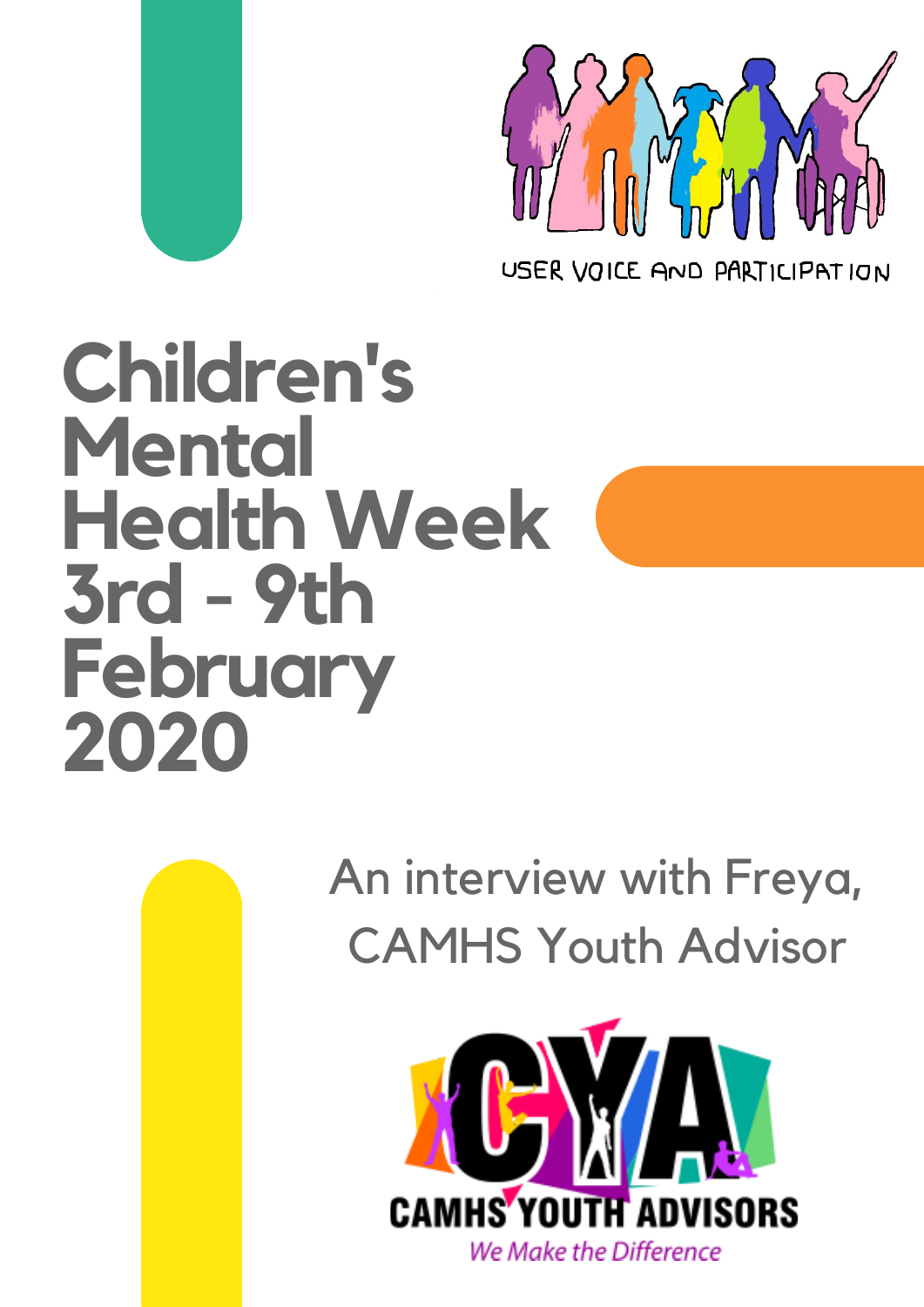This year children's mental health week will take place 3rd - 9th February 2020. Set up by children's mental health charity Place2Be, this week shines a spotlight on the importance of children and young peoples mental health. This years theme is Find Your Brave.



CAMHS Youth Advisors (CYA) is a network of children and young people with experience of accessing emotional wellbeing and mental health services in Surrey.

CYA ensures children and young people have their voices heard to positively change and influence the services they access or have accessed. Freya recently opened Surrey County Council's Emotional Wellbeing and Mental Health Market Event sharing her story and what she hoped future mental health services will look like for children and young people.

We asked Freya a few questions for Children's Mental Health Week!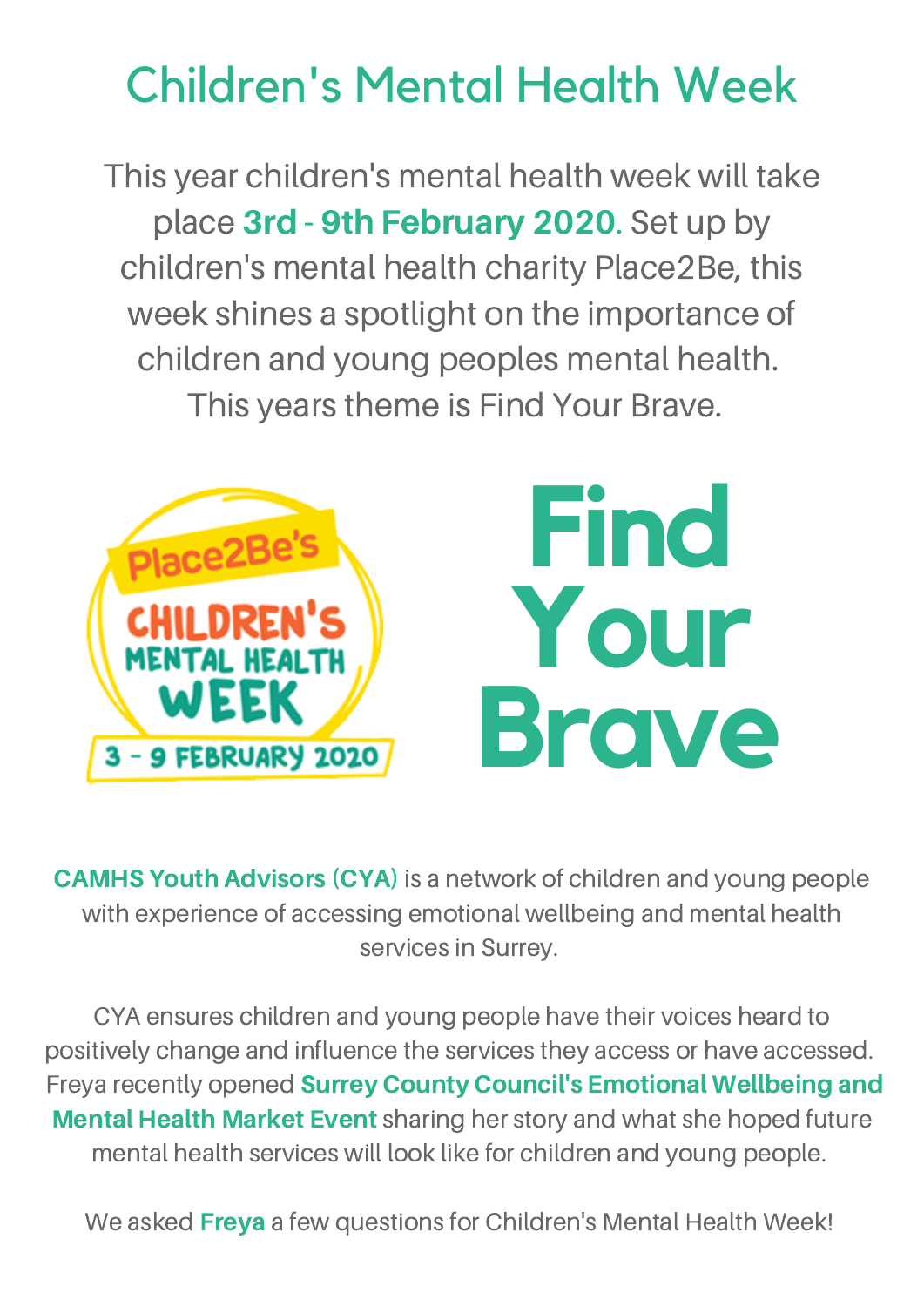#### Presenting to a large room of people is pretty nerve-wracking for most people but you stepped up to the mark! How did you feel when you were invited to present?

When I was first asked to speak at the launch event I was really excited! It felt like such a big opportunity, and a chance to really make a difference in mental health services. I'm so grateful for all the opportunities I've had in my life, but speaking at the EWMH launch event felt like a particularly big one!

I thought a lot about what I wanted to say to get my message across. It felt like quite a lot of pressure at first, because I sort of felt like I was being nominated 'mental health spokesperson' for all of the children and young people in Surrey, and I wanted to make sure I didn't miss anything out. In the end though, I realised that people wouldn't really care too much about hearing a perfectly polished, perfectly worded speech. I decided that I really just wanted to stand up and speak as Freya, because what sort of representative would I be if I wasn't speaking from the heart? The point of me being asked to open the EWMH event was to get across the voice of the 'young person', and I can't speak for everyone in Surrey, but I can speak for me and hope that my experiences were enough to make people think.

I don't think I realised at the time quite how **amazing an opportunity** it was, and that the things I said would then be used in a piece of policy. Looking back on it now, I think if I'd known beforehand what a big event it was going to be, I probably would have been a bit more worried about what I had to say, and whether it was enough to make the difference that needs to happen.

Feedback from the event was really positive though and I'm so excited about all the changes that have been happening to make mental health services more accessible to people who need them. I always love speaking at events like this, because the room is always full of so many inspirational professionals, and it really gives me hope for the future of services, and I definitely felt that at the launch event.

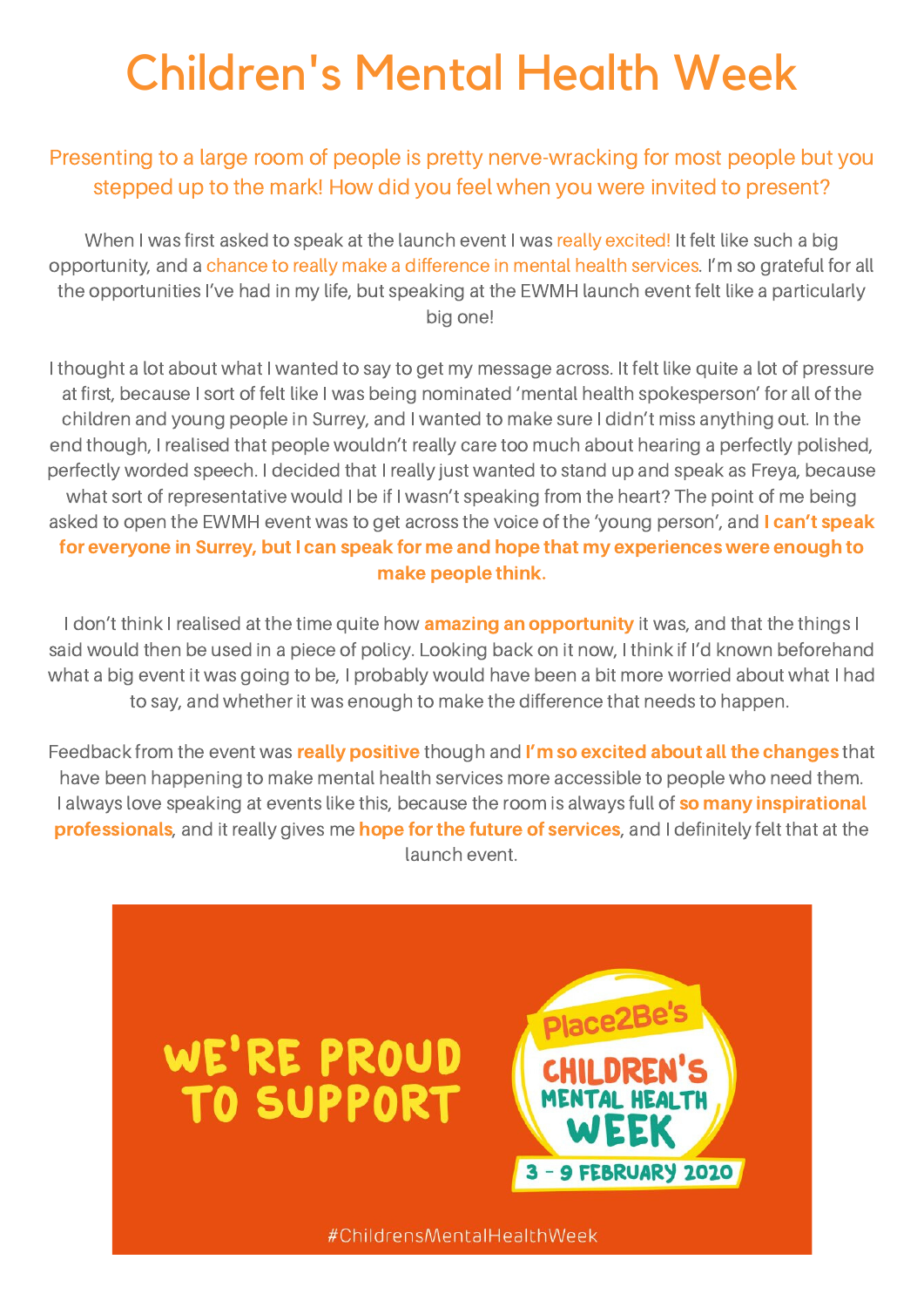It's Children's Mental Health Awareness Week this week. It's difficult to choose I expect but what three things do you think would make the biggest difference to children and young people in Surrey who are experiencing mental health difficulties?

This really is a difficult one! I guess I'd say probably the top 3 things that would make a difference though would be:

Tip top 1: Opportunities to do things outside of school that we can get a sense of achievement from that don't involve numbers/grades/academic success. For me a big one was gymnastics, because I could see how my skills progressed because of my hard work, rather than my ability to remember a load of facts and write them down on an exam paper. I completely get that the education system is what it is for the moment, and so we have to work with that, but if there's a way to get a sense of achievement that doesn't have anything to do with school work I think that would be great.

Tip top 2: Remembering that, actually, life can be really difficult sometimes, but there are ways to cope with it. Having skills to deal with difficult situations built into schoolwork or PSHE sessions could help people to know how to handle the things life can throw at us.

Tip top 3: The third one is I think one of the most important for me, and that's hearing stories of other **people** who have struggled. The first person I properly felt able to open up to had shared her experiences of mental health difficulties, and so it made me feel like she understood, and like I wasn't on my own. Hearing how she struggled, but managed to get better and be happier really gave me hope. Mental illness can be really isolating, and so hearing stories of people who have not only gone through it, but also come out the other side, is so so powerful and can make a massive difference.

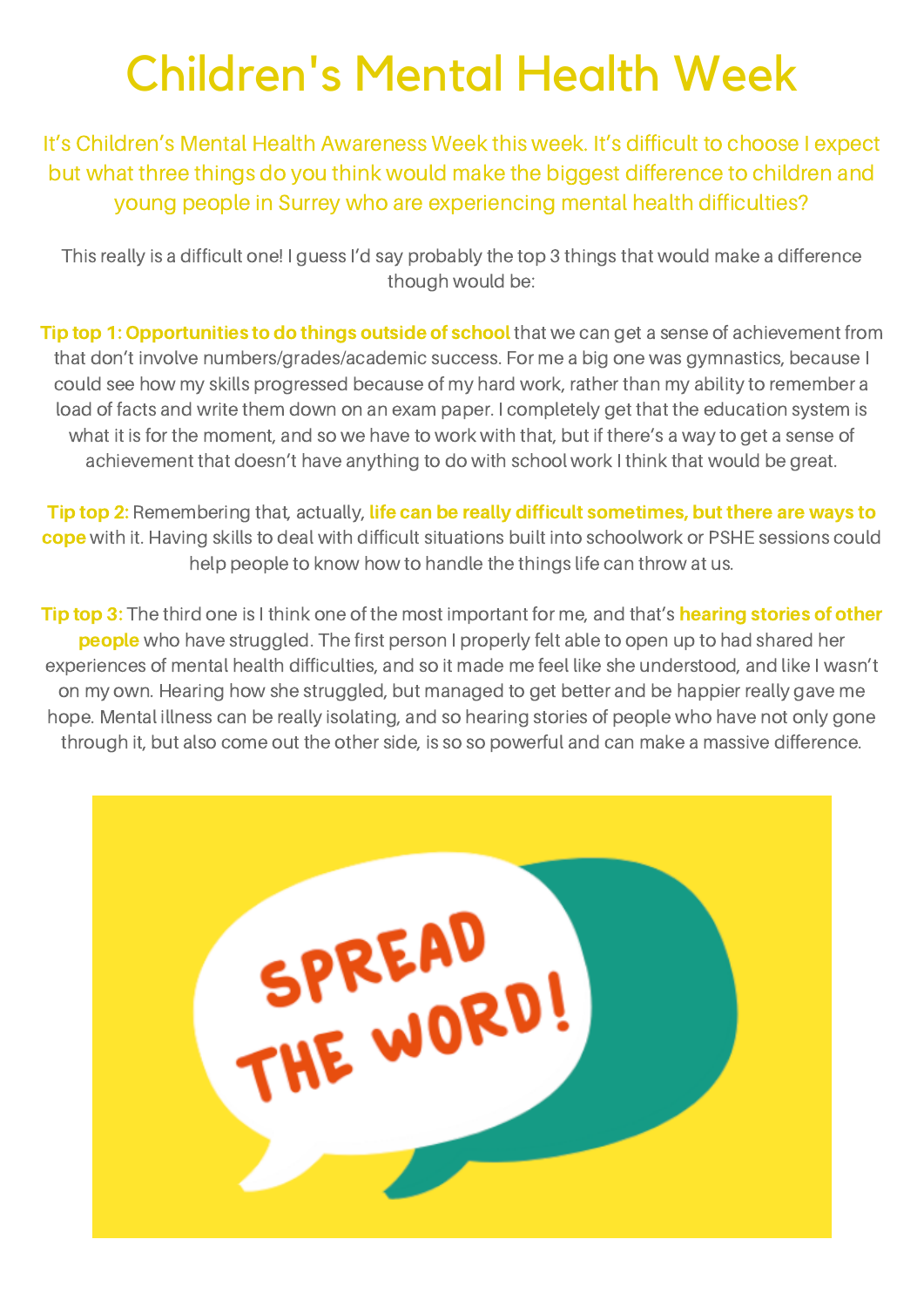#### How important is it to have a Children's Mental Health Awareness week?

Raising awareness of mental health is so important. It helps people be able to recognise difficulties within themselves as well as in the people around them, and know more about what to do when they notice struggles. I think it's even more important to raise awareness of mental health for young people because a lot of the time people can minimise the stresses they face. Recognising signs and symptoms early can make such a difference, and so by raising awareness we can help young people to get support before difficulties escalate, and so young people can experience positive mental health and hopefully carry that into their adult lives too.

It's a really good start having Children's Mental Health Awareness Week, but I wish it could be every week! I really hope that this week can spark some interesting conversations and get people talking about children's mental health, but I hope even more that the conversations keep going even once the week is up.



#### Do you have any top tips to get people talking about mental health?

Top tip 1: I think it's also really important that people share their own experiences (if they feel able to!). Even one person talking about their experiences can really normalise it for all the other people around them, so makes it so much easier for everyone to open up. Never underestimate the difference one person can make.

Top tip 2: Making people aware of how to respond if someone tells them they're struggling with their mental health. This is even more important when talking about children's mental health, because the way an adult responds can have such a massive impact on how/if they talk to other people in the future.

Top tip 3: Remembering that everyone has mental health! Mental health doesn't always mean mental illness. You can feel sad without having depression, you can be anxious without having anxiety, and all emotions are okay emotions. If people can speak their feelings out loud, and recognise them for what they are (including happiness!), mental health can become much more normalised.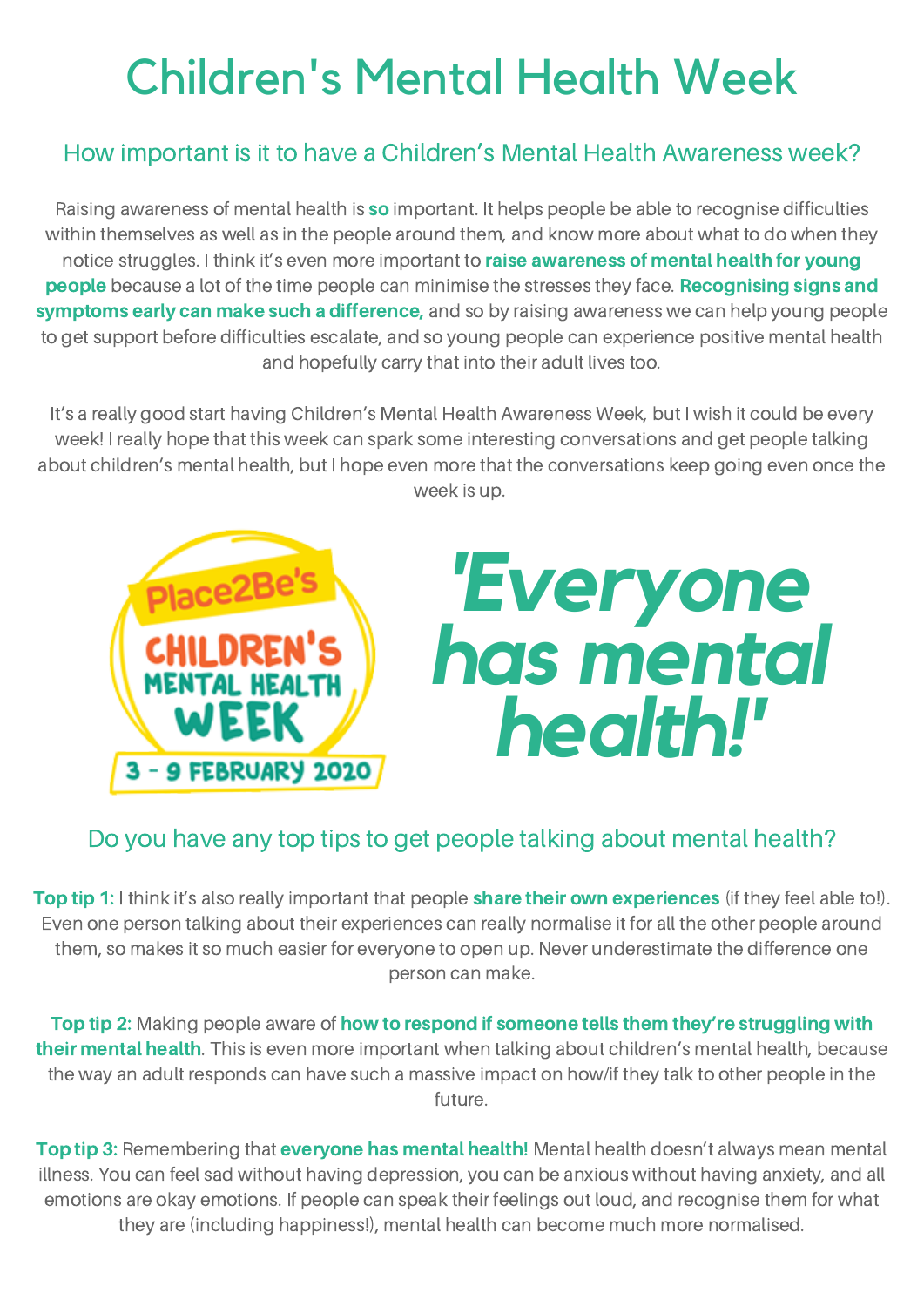#### Do you have any top tips for being brave?

Tip number 1: I think for me, it's really important to remember that being brave isn't about not being afraid. It's about being afraid and doing it anyway. One of my favourite lines in a song is: 'hope is so much stronger than fear' and that's really powerful for me. It's about remembering that as long as you have hope for something, you can push through the fear just enough to get it done.

**Tip number 2:** It's important to remember that being brave doesn't always have to be jumping straight into doing something terrifying. Often the bravest thing you can do is ask for help, and say "the thought of this really scares me. Please will you help me be able to do it?" Bravery doesn't have to mean doing something no matter what. It can mean adapting the scary thing to make it more doable, it can mean getting someone to support you in doing it, and bravery can also be knowing when to say enough is enough. I think one of the bravest things I've ever been able to do is ask for help, and know when I need to take some time just to look after myself. Society so often tells us that we have to push through no matter what, and actually knowing (and saying) when you need a time out is a really brave thing to do when society tells you not to.

Tip number 3: Another thing for me is finding powerful role models. I'm so lucky to have some incredible friends who inspire me every day with their courage and kindness. I aspire to be the sort of person that they are, and that really carries me through. When I'm not sure if I can do something, I try and think about making them proud. Often, even if I don't feel able to be brave for myself, I can be brave for other people, so thinking about them really helps. There are also some celebrities at the moment who I really look up to, in particular Jameela Jamil and Lucy Spraggan. They both used difficult things from their past to make a difference to other people who are struggling, and they inspire me to try my hardest to do the same.

I wish someone could tell me how to be brave if I'm honest, and I don't think I'd really consider myself a brave person. I'm just very determined. I think the desire for something will begin to outweigh the fear enough that you can do it afraid.

*'Hope is so much stronger than fear'*